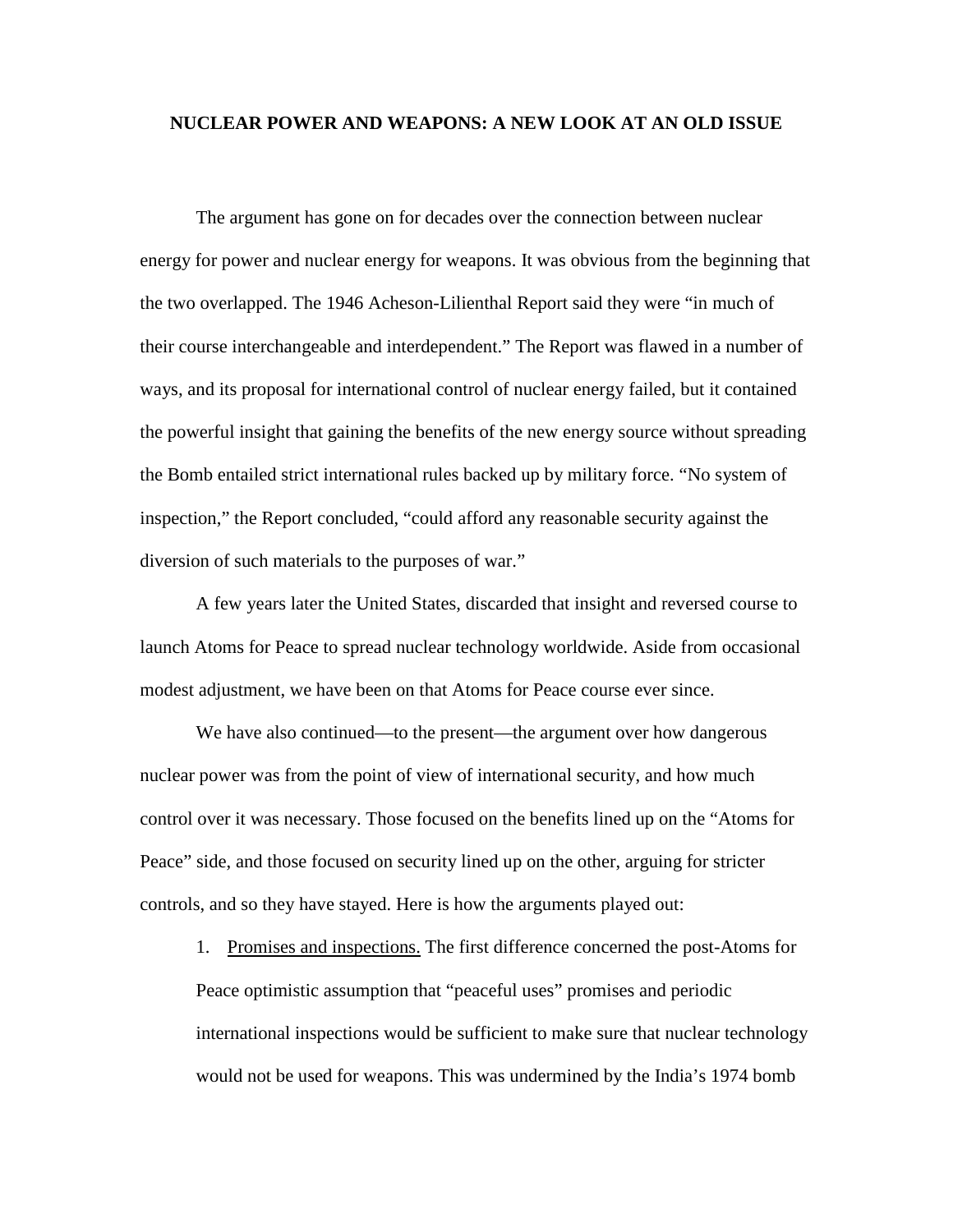which used materials covered by such promises, and by more recent cheating by NPT members.

2. Commercial plutonium not suitable for bombs. Of the two major nuclear explosives, plutonium was the first proliferation concern as power reactors produced it in large quantities, and plutonium separation by reprocessing threatened to make the material widely available. A shift to plutonium-fueled fast breeder reactors was the goal of all nuclear program. "Breeders" because they effectively produced more fuel than they burned. It's essential to grasp this point to understand the hold that this idea had, and continues to have, on the nuclear community. The first argument made to protect plutonium use was that the plutonium that comes out of commercial reactors—which were mostly LWRs was not suitable for weapons and so is of little concern. This is incorrect and was countered in 1976 by international briefings by US weapons labs.

3. Commercial plutonium can be protected from weapons use. In 1976 US President Gerald Ford, trying to strike a reasonable balance between energy and security, urged that nuclear power should proceed without reprocessing spent fuel to extract plutonium until *there is sound reason to conclude that the world community can effectively overcome the associated risks of proliferation.* Since then plutonium adherents have labeled proliferation dangers of nuclear power, and even reprocessing, as exaggerated. It was argued the plutonium could be made safe enough by various schemes, the latest being to always keep it mixed with uranium. This would provide a very low level of protection against national diversion.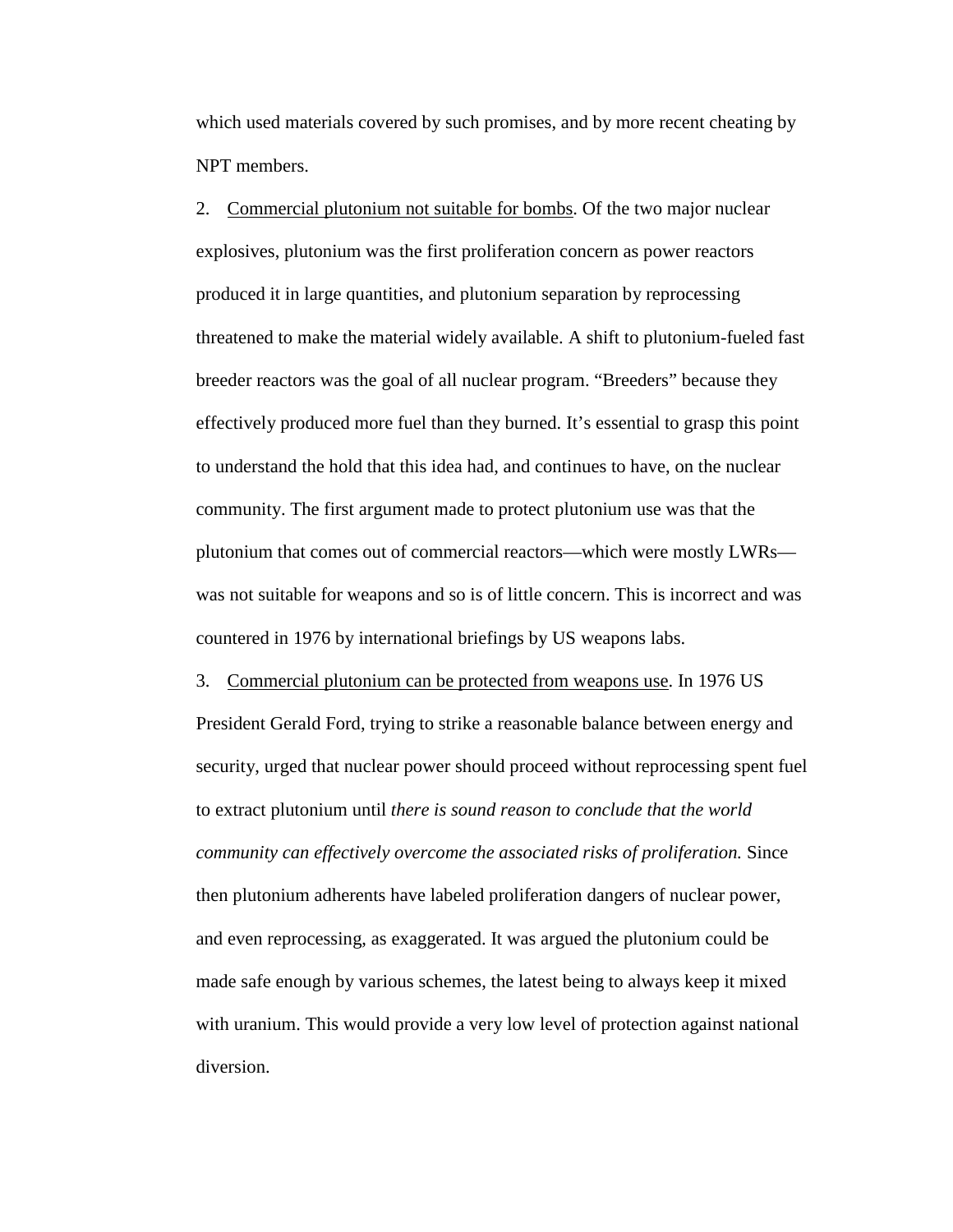4. In any case it's easy to separate plutonium in a "quick and dirty" plant so there is no point in stopping commercial reprocessing. Pres. Ford's, and later Pres. Carter's, nuclear industry critics went further. They designed a small reprocessing plant that a country with minimal industrial base could build quickly and secretly. The point was that even if power reactor plutonium could be used for bombs it wasn't going to do any good to ban commercial reprocessing, because a country with nuclear reactors could quickly build a small clandestine reprocessing plant, using essentially off-the-shelf components, and use it to produce militarily significant numbers of warheads. But this also undermined the Ford-Carter assumption (that continues in present policy)that LWRs with no commercial reprocessing are a safe proposition. If a country with LWRs but no commercial reprocessing could secretly build a small "quick and dirty" plant to reprocess LWR spent fuel then—contrary to conventional wisdom—it could rapidly separate enough plutonium from spent fuel for nuclear weapons.

5. Small centrifuge enrichment operations can be set up with no connection to nuclear power programs so there is no point in curtailing commercial nuclear power programs. The relatively recent wide distribution of gas centrifuge enrichment technology adds to proliferation concerns, in fact has become the prime concern. While a country could build such a plant apart from any nuclear power program, the presence of nuclear power plants would be advantageous. It would obviously provide a useful cloak to mask some of the clandestine activities, provide a source of trained personnel, but most importantly it could provide a source of low enriched uranium fuel. The use of such feed material would reduce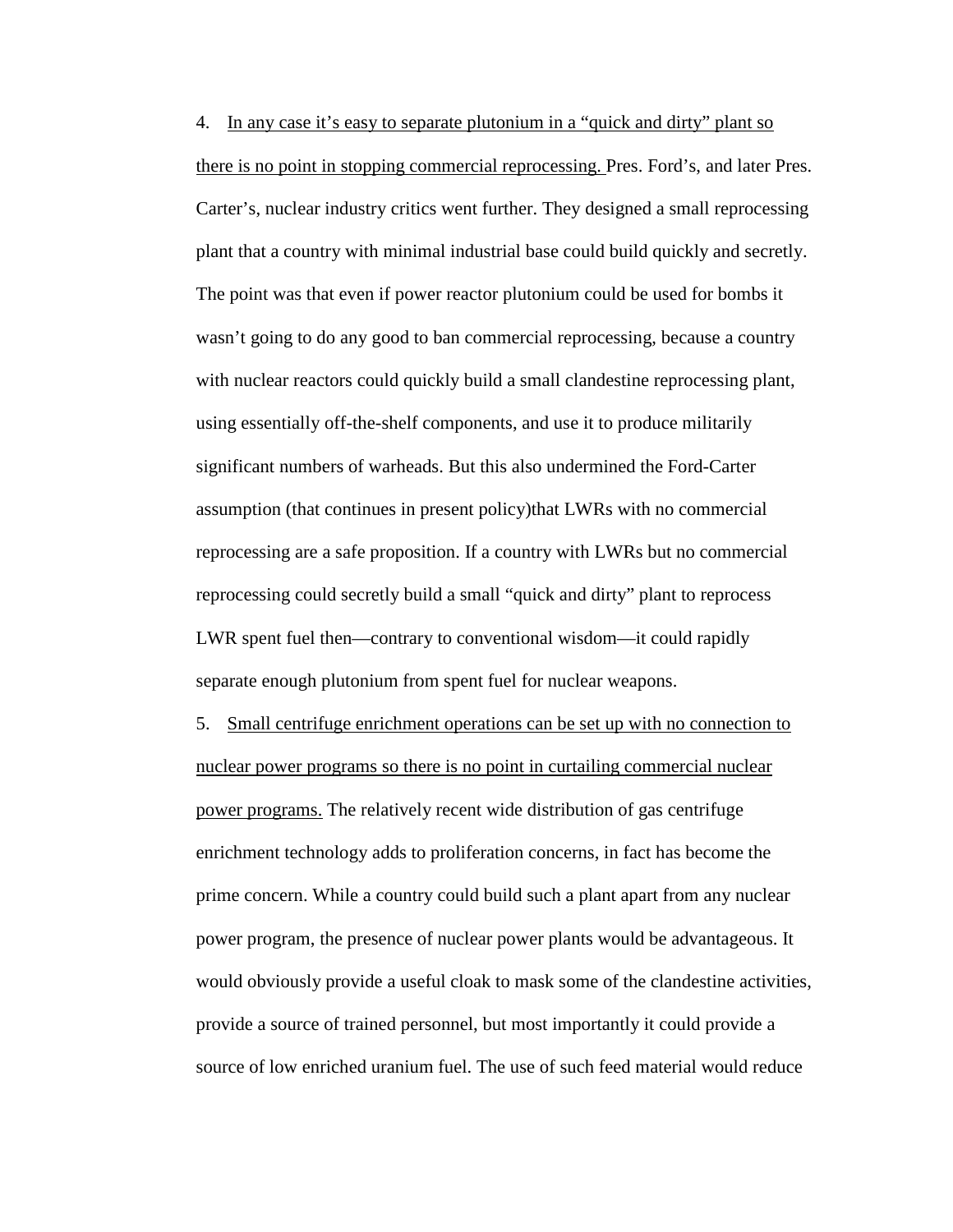(either in size or duration) the enrichment effort to produce HEU by as much as a factor of five. This provides another reason, in addition to the concern about small clandestine reprocessing, why LWRs by themselves are not necessarily a safe proposition from the point of view of proliferation.

6. There are administrative ways to deal with these problems without constraining nuclear power technology—increased IAEA inspection, expanded national intelligence, and providing "fuel guarantees" and grouping worrisome fuel cycle activities in "multi-national centers" Increased inspection and national intelligence would be useful, but it isn't unclear that they could scale up to cope with a worldwide expansion of nuclear power—an unlikely eventuality but nevertheless a goal of US policy and that of other countries who are committed to a nuclear "renaissance," and a number of countries in volatile regions of Asia and Africa have expressed interest. It took years to find a number of secret nuclear facilities (the latest being the Syrian reactor).Fuel guarantees and multinational centers have been talked about for decades and have gotten nowhere and are unlikely to do so in the future. Continued talk about these has the effect of legitimizing use of plutonium fuel.

7. The ultimate argument for not restricting nuclear power is that nuclear power has nothing to do with proliferation. Past nuclear weapons programs did not start from nuclear power programs, or have any connection with nuclear weapons programs, and future ones would not, either, because it would be cheaper to have separate nuclear weapons programs. The basic assumptions here are questionable. For example, the 2006 US-India agreement explicitly allows India to operate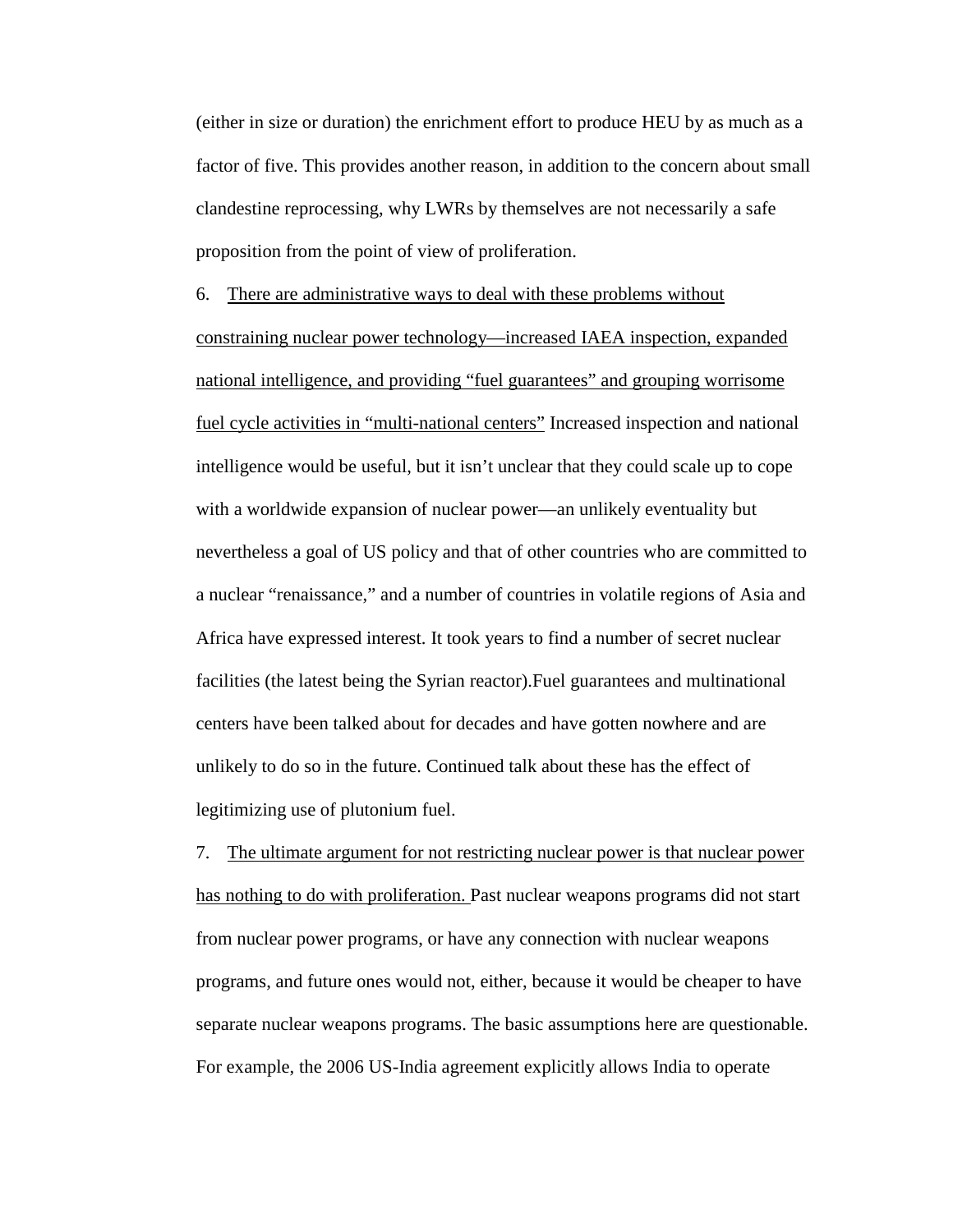several of its nuclear power plants as part of its weapons complex. Another example: The US Department of Energy uses TVA power reactors to produce tritium for warheads. (When the arrangement drew criticism the DOE assistant secretary said the difference between civilian and weapons applications was only "psychological.") What really matters, however, is not history, but opportunity. If a country is going to cheat—and we know that countries that were members of the NPT have cheated—it will want to limit the period of maximum vulnerability from the time its bomb program is evident or might be discovered to when it has bombs in its armory. If the most readily available source of nuclear explosives will be in the commercial sector, as it is likely will be if we continue to drift as we are doing, then that is likely where bomb makers will go.

8. The final, final argument made by the nuclear community is that even if nuclear power contributes to proliferation, it will not matter very much. There is not likely to be a significant increase in the number of nuclear weapons states, and that this is not likely to change things very much. States will continue to be deterred from attacking each other, and those who joined the nuclear weapons ranks will mostly find their weapons a liability. One has to hope that this Panglossian view is right because we are continuing to spread nuclear capabilities. We may also, by spreading capabilities that can be turned to weapon, be setting up the conditions for a major breakdown of international security.

Up to now we have allowed, over and over, the interest in gaining the benefits of nuclear power to trump bomb concerns. A partial reason for this is that the bomb concerns have not been clearly spelled out or have been submerged in arguments, on the